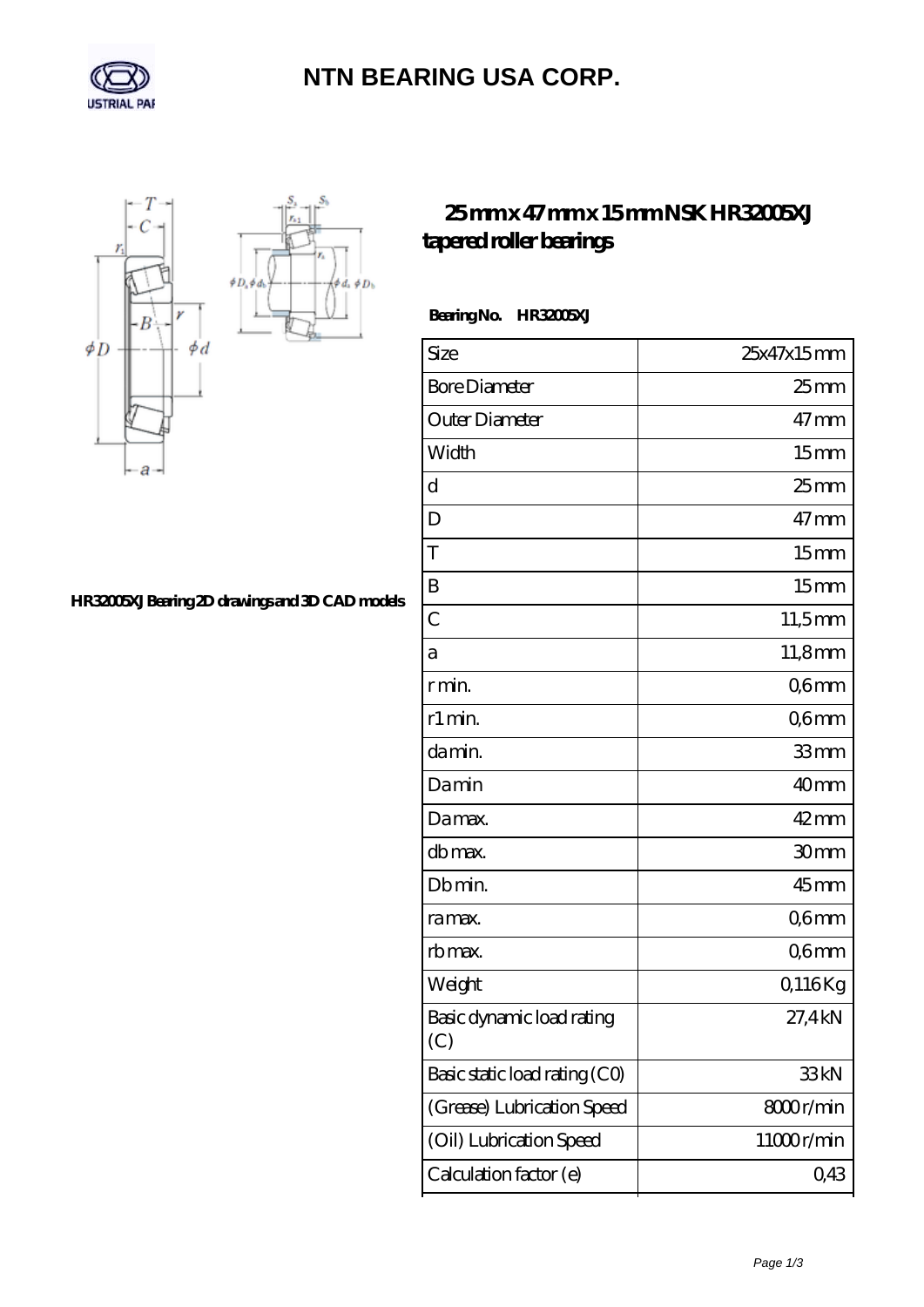

## **[NTN BEARING USA CORP.](https://team-winfakt.net)**

| Calculation factor (YO) | 077            |
|-------------------------|----------------|
| Category                | Bearings       |
| Inventory               | 0 <sup>0</sup> |
| Manufacturer Name       | <b>NSK</b>     |
| Minimum Buy Quantity    | N/A            |
| Weight / Kilogram       | 0.118          |
| Product Group           | <b>BO4334</b>  |
| LangID                  | 1              |
| outer r                 | 06             |
| D                       | 47             |
| TC-BET22                | 50             |
| TC-BET21                | 3              |
| TC-BET23                | $\overline{O}$ |
| inner r                 | 06             |
| mass                    | <b>Q116</b>    |
| GRS rpm                 | 8000           |
| $D_{b}$                 | 45             |
| Cr                      | 2800           |
| TC-RA                   | 79.284         |
| DE                      | 40691          |
| T-ALP23                 | 0              |
| db                      | 30             |
| T-ALP22                 | 0              |
| Prod_Type3              | TRBSR_MD_A     |
| da                      | 33             |
| <b>T-ALP21</b>          | 32             |
| Iso                     | 4CC            |
| ALPHA_                  | 16             |
| SDM                     | 35.92          |
| <b>SBRG</b>             | $\infty$       |
| $D_2$ a $2$             | 40             |
| hidYobi                 | HR32005XJ      |
|                         |                |